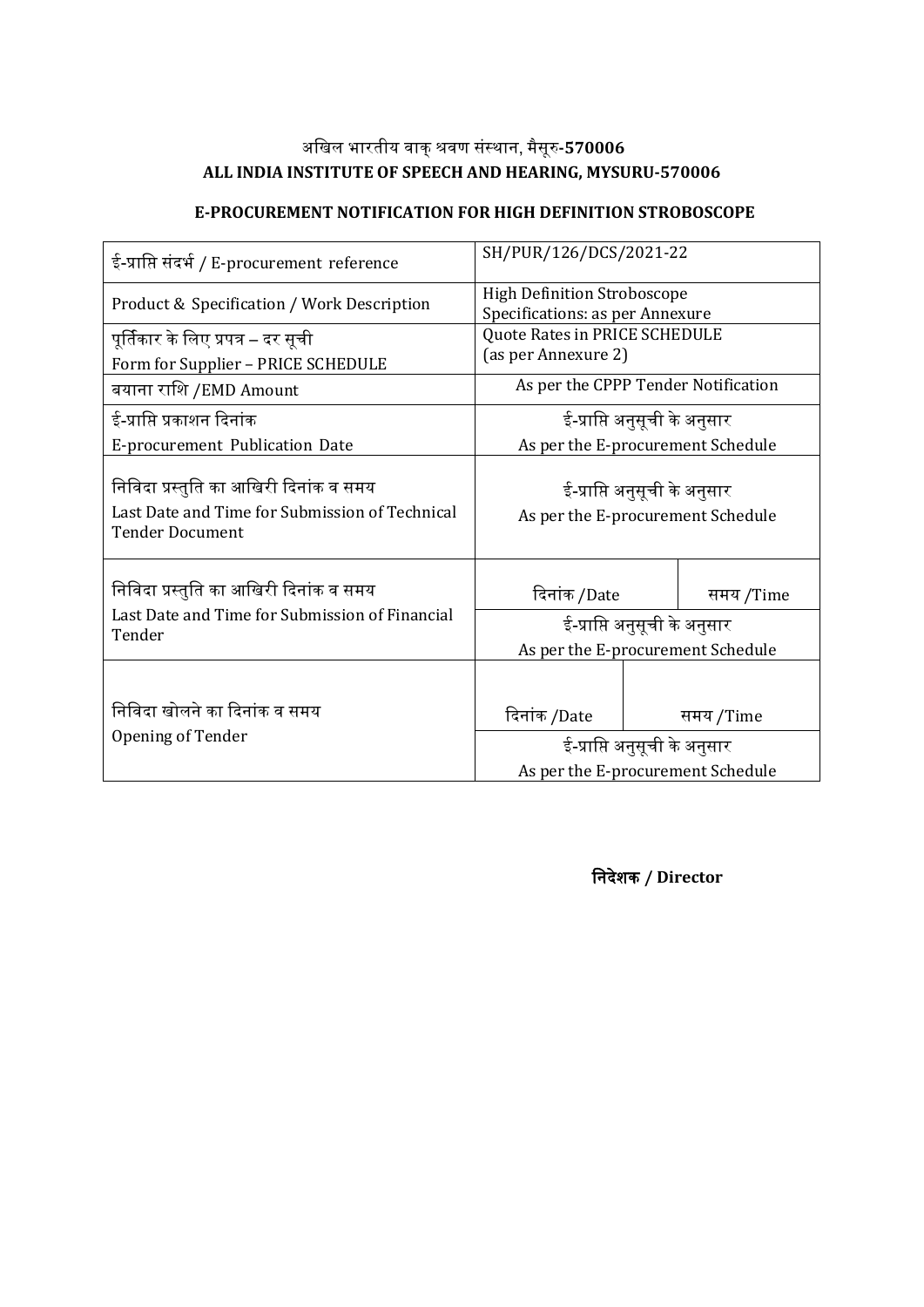#### **Annexure**

## Specification of Advance High Definition Stroboscope system

| No.<br>Full HD (1920x1080) Stroboscopy system camera control unit.<br>Camera Processor with integrated LED light source having Full HD<br>stroboscopy, EGG, three situational visualisation technologies which<br>should offer various visualization modes for diagnosis by shifting the                                                                                                                                                                                                                                                                                                                                                                                                                                                                                                                                                                                                                                                                                                                                                                                                                                                                                                                                                                                                                |
|---------------------------------------------------------------------------------------------------------------------------------------------------------------------------------------------------------------------------------------------------------------------------------------------------------------------------------------------------------------------------------------------------------------------------------------------------------------------------------------------------------------------------------------------------------------------------------------------------------------------------------------------------------------------------------------------------------------------------------------------------------------------------------------------------------------------------------------------------------------------------------------------------------------------------------------------------------------------------------------------------------------------------------------------------------------------------------------------------------------------------------------------------------------------------------------------------------------------------------------------------------------------------------------------------------|
|                                                                                                                                                                                                                                                                                                                                                                                                                                                                                                                                                                                                                                                                                                                                                                                                                                                                                                                                                                                                                                                                                                                                                                                                                                                                                                         |
| color spectrum for recognition of the fines tissue Structures and their<br>differentiation.<br>Electroglottography and stroboscopy should be simultaneously<br>$\bullet$<br>executable.<br>The system should offer noiseless, flicker-free stroboscopy in Full HD<br>$\bullet$<br>1920 x 1080p<br>The system should automatically regulate light intensity to eliminate<br>$\bullet$<br>burning.<br>The system should provide Real-time EGG (electroglottography) with<br>$\bullet$<br>pitcture-in-picture fade-in to the live image.<br>The system should have no or minimum image latency.<br>The system should come with built-in microphones, integrated LED<br>lighting and integrated optics pre-heating.<br>The system should have highest patient safety by laser-optical isolation<br>within the camera processor<br><b>Technical Specifications</b><br>Video-3G-SDI-4 x Video format 2D: 1080p@60Hz<br>$\bullet$<br>DVI-D-2 x Video format 2D: $1080p@60Hz$<br>$\bullet$<br>Voice frequency 80Hz -1000 Hz<br>$\bullet$<br>Slow motion: $0.5$ Hz - $2$ Hz.<br>٠<br>Phase resolution: 0-360<br>$\bullet$<br>Login time: microphone : <300ms, EGG: <100ms<br>$\bullet$<br>Operation mode: slow motion and phase lock<br>٠<br>EGG frequency range: 60Hz to 500 Hz able to synchronize through Mic |

Dimensions  $(l \times w \times h) -112$  mm  $x$  45 mm  $x$  50 mm or better.

- Weight 217 g without cable  $/$  513 g with cable or lower.
- Storage and operating temperature +10°C through +40°C
- Transport temperature -20°C through 60°C
- Cable length 3 m or more<br>• Keys Two keys or more ke
- Keys Two keys or more keys should be freely programmable
- Reprocessing -Immersible, can be gas-sterilised, can be plasma sterilised
- Type of protection-P 67
- Application class -BF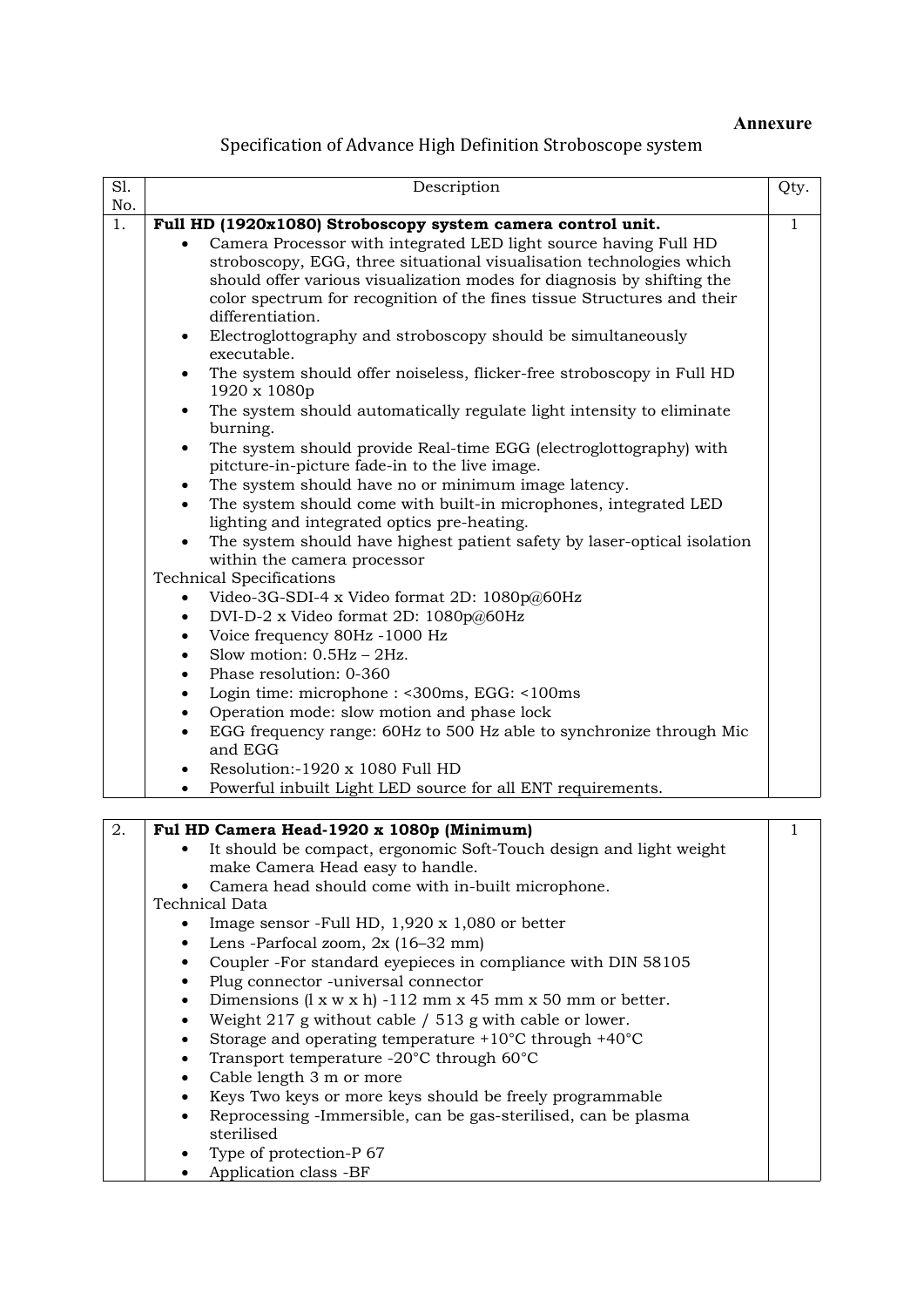| 3.<br>Medical Grade Monitor of at least 27" or more.                                                        | 1            |
|-------------------------------------------------------------------------------------------------------------|--------------|
| •Display for medical applications.                                                                          |              |
| •Front panel                                                                                                |              |
| •External power 24 V                                                                                        |              |
| •Stabilized high brightness LED backlight with 300 cd/m2                                                    |              |
| .Color System NTSC                                                                                          |              |
| •Screen Resolution D1920 x1080                                                                              |              |
| ·Image format 16:9                                                                                          |              |
| •Contrast:- 1000:1, 178°/178°                                                                               |              |
| ·Video inputs: DVI, HD-SDI, S-Video, Composite.                                                             |              |
| ·Video outputs:-DVI, S-Video, HD-SDI, composite.                                                            |              |
| •Power supply:-100-240 VAC, 50/60Hz 5V DC output (1A) including external<br>24 VDC power supply mains cord. |              |
| •The Medical grade monitor should be Certified to: EN 60601-1, protection                                   |              |
| class IPX 1                                                                                                 |              |
| •It should be supplied with Medical grade Universal Swivel Mount VESA 100                                   |              |
| standard for adaptation to monitor. (Pedestal medical grade)                                                |              |
| Laryngoscope, $\varnothing$ 7 mm with handle and integrated fibre-optic light conductor,<br>4.              | $\mathbf{1}$ |
| direction of view 70°, working length 180 mm, autoclavable, fibre-optic light                               |              |
| conductor, length 1.8 m, adapter type STORZ                                                                 |              |
| 5.<br>High Definition Flexible Video Nasopharyngoscope                                                      | $\mathbf{1}$ |
| <b>Technical Data</b>                                                                                       |              |
| Field of view -80°                                                                                          |              |
| Direction of view -0°<br>$\bullet$                                                                          |              |
| Focal range $-5$ mm $-50$ mm<br>$\bullet$                                                                   |              |
| Working length -320 mm<br>$\bullet$                                                                         |              |
| Shaft diameter -3,6 mm / 3,9 mm<br>$\bullet$                                                                |              |
| Distal Bending angle up / down -130° / 130° Min.<br>$\bullet$                                               |              |
| Bending radius -8 mm Function keys -Two keys or more, should be<br>$\bullet$                                |              |
| programmable.                                                                                               |              |
| Stroboscopy - Integrated microphone compatible with stroboscopy                                             |              |
| systems                                                                                                     |              |
| Plug connector universal connector Cable length -1.5 m                                                      |              |
| Weight (without cables) -320 g Type of protection $-P$ 67                                                   |              |
| Application class -BF                                                                                       |              |
| Data station multilingual including WIN10 or Higher<br>6.                                                   | $\mathbf{1}$ |
| <b>Technical Data</b>                                                                                       |              |
| Processor - Intel Core i5                                                                                   |              |
| Chipset -Intel Q87 Express Chipset                                                                          |              |
| RAM memory -4GB                                                                                             |              |
| Slots -04 x 1.5V DDR3 DIMM, maximum 32 GB<br>$\bullet$                                                      |              |
| Onboard graphics -Integrated graphics processor, HD 4600.<br>$\bullet$                                      |              |
| 1 x VGA Sub D port<br>$\circ$                                                                               |              |
| 1 x DVI-D port, resolution up to 1920 x 1200<br>$\circ$                                                     |              |
| 1 x Display port, V1.2<br>$\circ$                                                                           |              |
| External connections -1 x LAN RJ45 (10/100/1000 MBit)                                                       |              |
| 2 x USB front-side,                                                                                         |              |
| $4 \times$ USB rear-side (USB 2.0/1.1)                                                                      |              |
| 2 x USB rear-side (USB 3.0 3.0/2.0)<br>$2 \times PS2$ AUDIO IN/OUT $(3 \times 3.5 \text{ mm jack})$         |              |
|                                                                                                             |              |
| Power supply $-100-240V$ AC 50 to 60 Hz<br>$\bullet$<br>Current consumption -max. 2.5 A                     |              |
| Dimensions (W x H x D) -350 mm x 172 mm x 363 mm Weight- approx.                                            |              |
| $8.6 \text{ kg}$                                                                                            |              |
| Operating temperature -10 $^{\circ}$ C to +40 $^{\circ}$ C<br>$\bullet$                                     |              |
| Protection class -Class I<br>٠                                                                              |              |
| Degree of protection -P 20                                                                                  |              |
| Should include following software's from the same OEM.                                                      |              |
|                                                                                                             |              |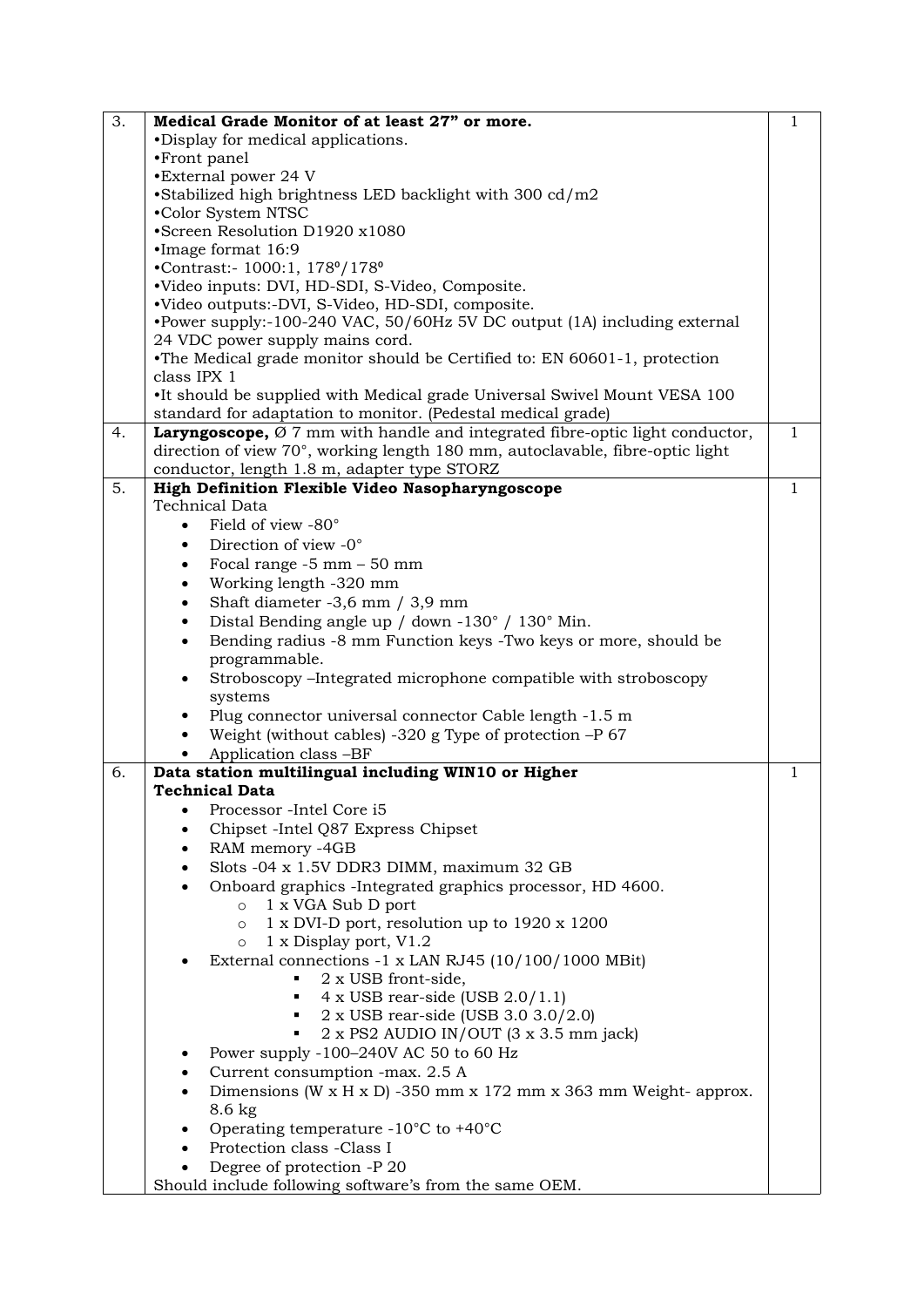|    | Base / Patient Management                                               |  |
|----|-------------------------------------------------------------------------|--|
|    | Video Documentation                                                     |  |
|    | Photo Documentation                                                     |  |
|    | Stroboscopy Analysis Software                                           |  |
|    | Electroglottography Analysis Software                                   |  |
|    | Strobokymography Software                                               |  |
|    | Swallowing Diagnostics (FEES) Software                                  |  |
| 7. | Electrodes for electroglottography with Single use collar for EGG       |  |
|    | electrodes pu 25 pieces.                                                |  |
| 8. | It should be supplied with modular trolley to accommodate all of the    |  |
|    | above items from the same OEM having in-built speaker, isolation        |  |
|    | transformer of 400VA or more.                                           |  |
|    | All equipment including Stroboscopy system, recording device, LED light |  |
|    | source, Equipment, EGG and software's should be from same manufacturer. |  |

## **Or**

| Laryngeal Stroboscope High Definition Video Laryngoscope along with HD Video processor<br>and inbuilt Xenon Light Source (150W) and a Medical Grade Monitor and Imported Trolley. |           |                                                                                                                                                                                                                                                                                                                                                                                                                                                           |              |  |  |  |  |
|-----------------------------------------------------------------------------------------------------------------------------------------------------------------------------------|-----------|-----------------------------------------------------------------------------------------------------------------------------------------------------------------------------------------------------------------------------------------------------------------------------------------------------------------------------------------------------------------------------------------------------------------------------------------------------------|--------------|--|--|--|--|
| It should be integrated with Hardware and Software package system.                                                                                                                |           |                                                                                                                                                                                                                                                                                                                                                                                                                                                           |              |  |  |  |  |
|                                                                                                                                                                                   |           | <b>Laryngeal Strobe Specifications:</b>                                                                                                                                                                                                                                                                                                                                                                                                                   | $\mathbf{1}$ |  |  |  |  |
|                                                                                                                                                                                   |           | Anti-blinking circuit provides consistent brightness throughout the<br>patient's entire pitch and amplitude range<br>Superior pitch tracking quickly locks to voice fundamental<br>frequency<br>Xenon 120W at 60Hz (flashing) and halogen 150W (constant) light<br>sources<br>Foot-pedal control of key functions during endoscopic procedures<br>$\bullet$<br>Selectable throat microphone or Electroglottography (EGG) input for<br>frequency detection |              |  |  |  |  |
|                                                                                                                                                                                   |           | Can be used for both stroboscope and general endoscopy<br>$\bullet$<br>Default Strobe Rate: 60 Hz/50 Hz, selectable<br>$\bullet$<br>Frequency Range: 60 Hz - 1000 Hz<br>$\bullet$<br>Operating Modes: Normal (1.5 Hz) or Slow (0.5 Hz)<br>$\bullet$<br>Power: $100 - 240$ VAC (3.0 Amps max)<br>Dimensions: 7.6" (19.2 cm) H x 18.5" (47 cm) W x 18" (45.7 cm) D                                                                                          |              |  |  |  |  |
|                                                                                                                                                                                   |           | Video Naso-Pharyngo-Laryngoscope High Definition:                                                                                                                                                                                                                                                                                                                                                                                                         | $\mathbf{1}$ |  |  |  |  |
|                                                                                                                                                                                   |           | Scope 1:- diagnostic                                                                                                                                                                                                                                                                                                                                                                                                                                      |              |  |  |  |  |
|                                                                                                                                                                                   |           | High definition flexible Video scope                                                                                                                                                                                                                                                                                                                                                                                                                      |              |  |  |  |  |
|                                                                                                                                                                                   | $\bullet$ | Optical filter on the scope tip for improved vascular visibility                                                                                                                                                                                                                                                                                                                                                                                          |              |  |  |  |  |
|                                                                                                                                                                                   | $\bullet$ | Field of View 80° or more                                                                                                                                                                                                                                                                                                                                                                                                                                 |              |  |  |  |  |
|                                                                                                                                                                                   | $\bullet$ | Minimum Depth of Field 3-50mm                                                                                                                                                                                                                                                                                                                                                                                                                             |              |  |  |  |  |
|                                                                                                                                                                                   | $\bullet$ | Tip Deflection Up/Down 130°/130° or more                                                                                                                                                                                                                                                                                                                                                                                                                  |              |  |  |  |  |
|                                                                                                                                                                                   | $\bullet$ | Distal End diameter should not be more than 3.5mm                                                                                                                                                                                                                                                                                                                                                                                                         |              |  |  |  |  |
|                                                                                                                                                                                   | $\bullet$ | Insertion tube Diameter should not be more than 3.6mm                                                                                                                                                                                                                                                                                                                                                                                                     |              |  |  |  |  |
|                                                                                                                                                                                   | $\bullet$ | minimum working length of 300mm                                                                                                                                                                                                                                                                                                                                                                                                                           |              |  |  |  |  |
|                                                                                                                                                                                   | $\bullet$ | Disposable suction control valve for patient and user safety                                                                                                                                                                                                                                                                                                                                                                                              |              |  |  |  |  |
|                                                                                                                                                                                   |           | compatibility for sterilization                                                                                                                                                                                                                                                                                                                                                                                                                           |              |  |  |  |  |
|                                                                                                                                                                                   | $\bullet$ | Leakage tester to provide with the above scope for routine checking for                                                                                                                                                                                                                                                                                                                                                                                   |              |  |  |  |  |
|                                                                                                                                                                                   |           | leak test                                                                                                                                                                                                                                                                                                                                                                                                                                                 |              |  |  |  |  |
|                                                                                                                                                                                   |           |                                                                                                                                                                                                                                                                                                                                                                                                                                                           |              |  |  |  |  |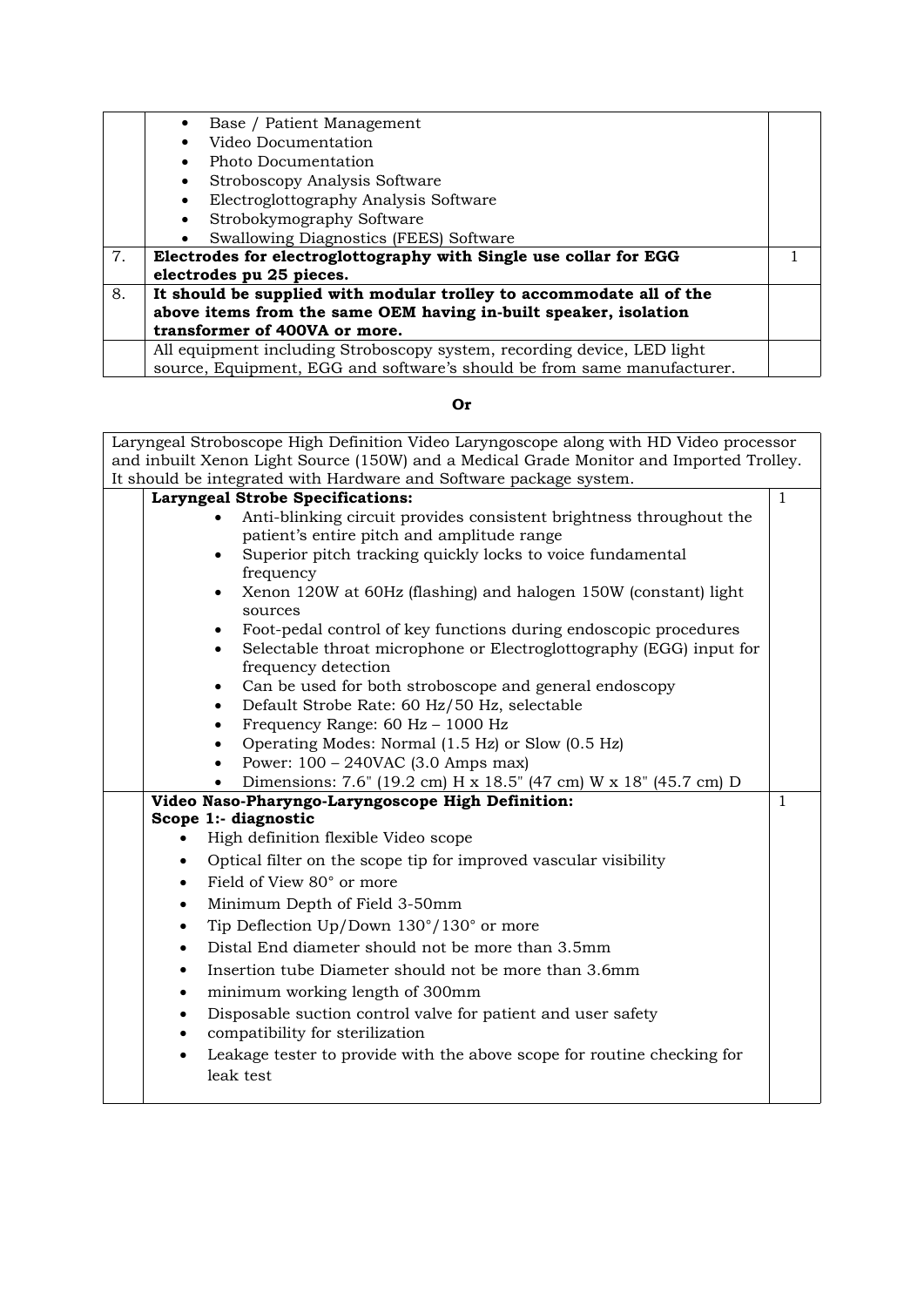| paediatrics (optional quote be provided)                                                                                      | $\mathbf{1}$ |
|-------------------------------------------------------------------------------------------------------------------------------|--------------|
| High definition flexible Video scope                                                                                          |              |
| Optical filter on the scope tip for improved vascular visibility                                                              |              |
| Field of View 80° or more                                                                                                     |              |
| Minimum Depth of Field 3-50mm                                                                                                 |              |
| Tip Deflection Up/Down 130°/130° or more                                                                                      |              |
| Distal End diameter should not be more than 2.4mm                                                                             |              |
| Insertion tube Diameter should not be more than 2.9mm                                                                         |              |
|                                                                                                                               |              |
| minimum working length of 300mm                                                                                               |              |
| Disposable suction control valve for patient and user safety<br>compatibility for sterilization                               |              |
| Leakage tester to provided with the above scope for routine checking for                                                      |              |
| leak test                                                                                                                     |              |
| Video Processor with built in Xenon light source                                                                              | 1            |
| Compact, lightweight Digital color video processor.                                                                           |              |
| single CCD color system                                                                                                       |              |
| xenon short arc lamp of 150W with 3W LED as auxiliary lamp                                                                    |              |
| HD Image output such as DVI-D, RGBS Connectors, Y/C Connectors<br>$\bullet$                                                   |              |
| and Composite video connector as Video Out.                                                                                   |              |
| Should have facility for USB port on front and rear panel.<br>$\bullet$                                                       |              |
| Facility for Image Enhancement Endoscope i-scan/NBI OR FICE<br>$\bullet$                                                      |              |
| technology for better diagnosis.                                                                                              |              |
| freeze scan to temporarily select the best image<br>$\bullet$                                                                 |              |
| View far off image with better brightness.<br>Facility of extra illumination for more light apart from normal brightness      |              |
| control.                                                                                                                      |              |
| Panel button should be feather touch.                                                                                         |              |
| Processor with in-built light source will be preferred.                                                                       |              |
| <b>Rigid Laryngoscope</b>                                                                                                     | $\mathbf{1}$ |
| Rigid Laryngoscope 70° Degree with working length 17-20cm to                                                                  |              |
| be provide alongwith the Unit for Rigid Laryngoscopy purposes.                                                                |              |
| <b>Digital Capture</b>                                                                                                        | $\mathbf{1}$ |
| Record FEES, MBS, Stroboscopy& General Endoscopy exams                                                                        |              |
| Record MBS at 30 frames per second (ASHA recommended<br>٠                                                                     |              |
| Standard video formats for portability of exam segments<br>$\bullet$                                                          |              |
| Patient database (SQL) and exam management system<br>٠                                                                        |              |
| Comprehensive networking solutions<br>$\bullet$                                                                               |              |
| Easy DVD creation for patients or referring physician<br>$\bullet$                                                            |              |
| Playback of Two Exams Side by Side &Powerful Image Capturing System<br>$\bullet$                                              |              |
| Sharp, clear 1080i HD format image<br>$\bullet$                                                                               |              |
| Six times the image detail compared to standard definition video.<br>٠                                                        |              |
| Real-time viewing of uncompressed HD for highest image quality during<br>٠                                                    |              |
| examination.                                                                                                                  |              |
| Exam Videos are saved in industry-standard H.264 format for efficient<br>$\bullet$                                            |              |
| storage and portability.                                                                                                      |              |
| Full screen image.                                                                                                            |              |
| Report generation, still image creation and MPEG DVD burning capabilities                                                     |              |
|                                                                                                                               |              |
| Medical grade HD Monitor at least 24" inches or more<br>24" inches colour HD -Medical Grade monitor with DVI-D, Video in/ out | $\mathbf{1}$ |
|                                                                                                                               |              |
| facility. Availability of NTSC and PAL Signals.                                                                               |              |
|                                                                                                                               |              |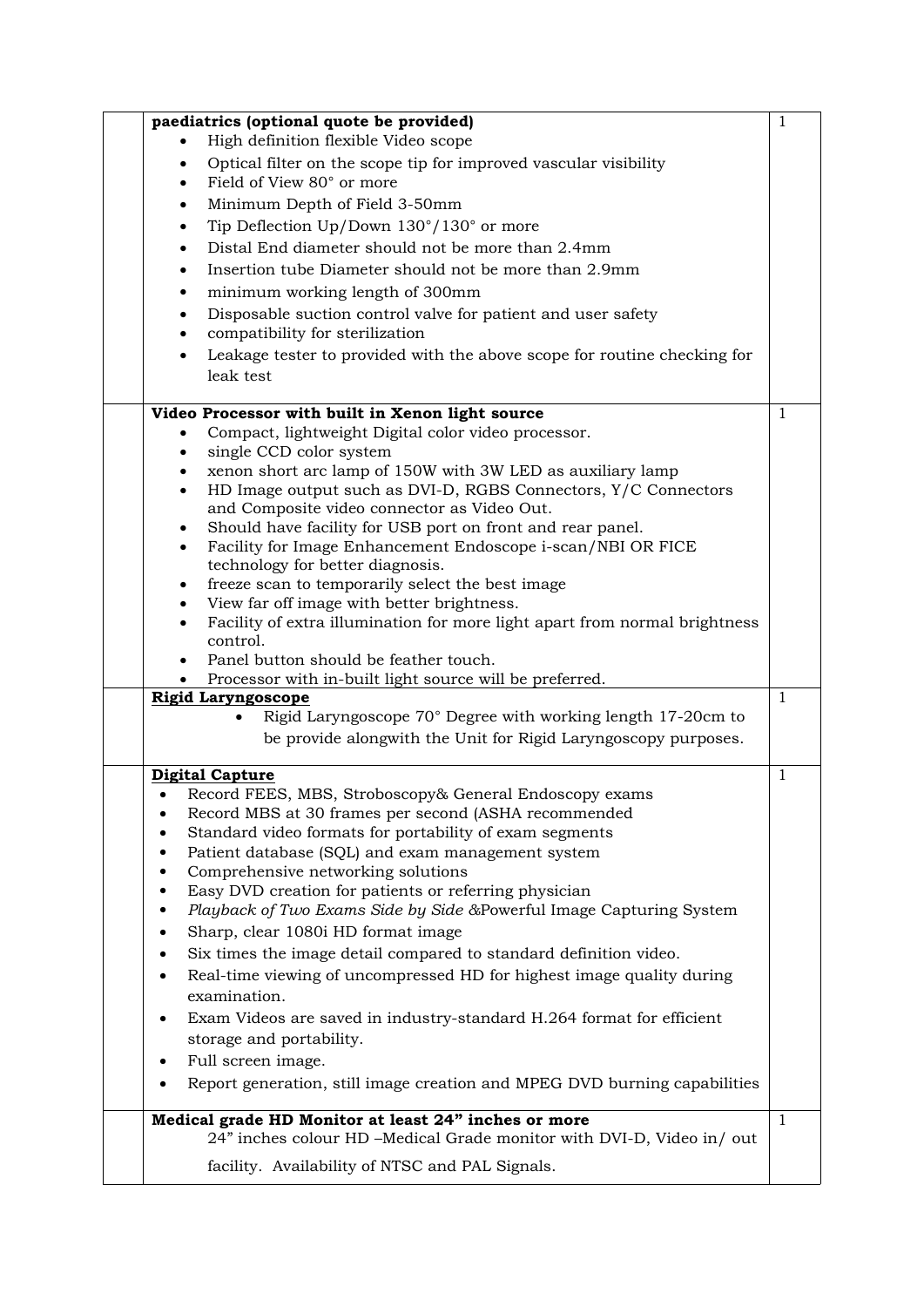| Endoscopy Trolley with Castor to be provided for the above mentioned   |  |
|------------------------------------------------------------------------|--|
| equipments                                                             |  |
| Voltage Stabilizer 2KVA to be provided along with the above equipments |  |
| for proper functioning of the system                                   |  |

All equipment including Stroboscopy system, recording device, LED light source, Equipment, EGG and software's should be from same manufacturer. Terms & Conditions:

- Demonstration of the system should be to be provided.
- Indicate the provision for buyback.
- 10 years free software support to be provided for any up gradation related to stroboscopy.
- Post sale and services support to be given for the system at the site if required for 15 years.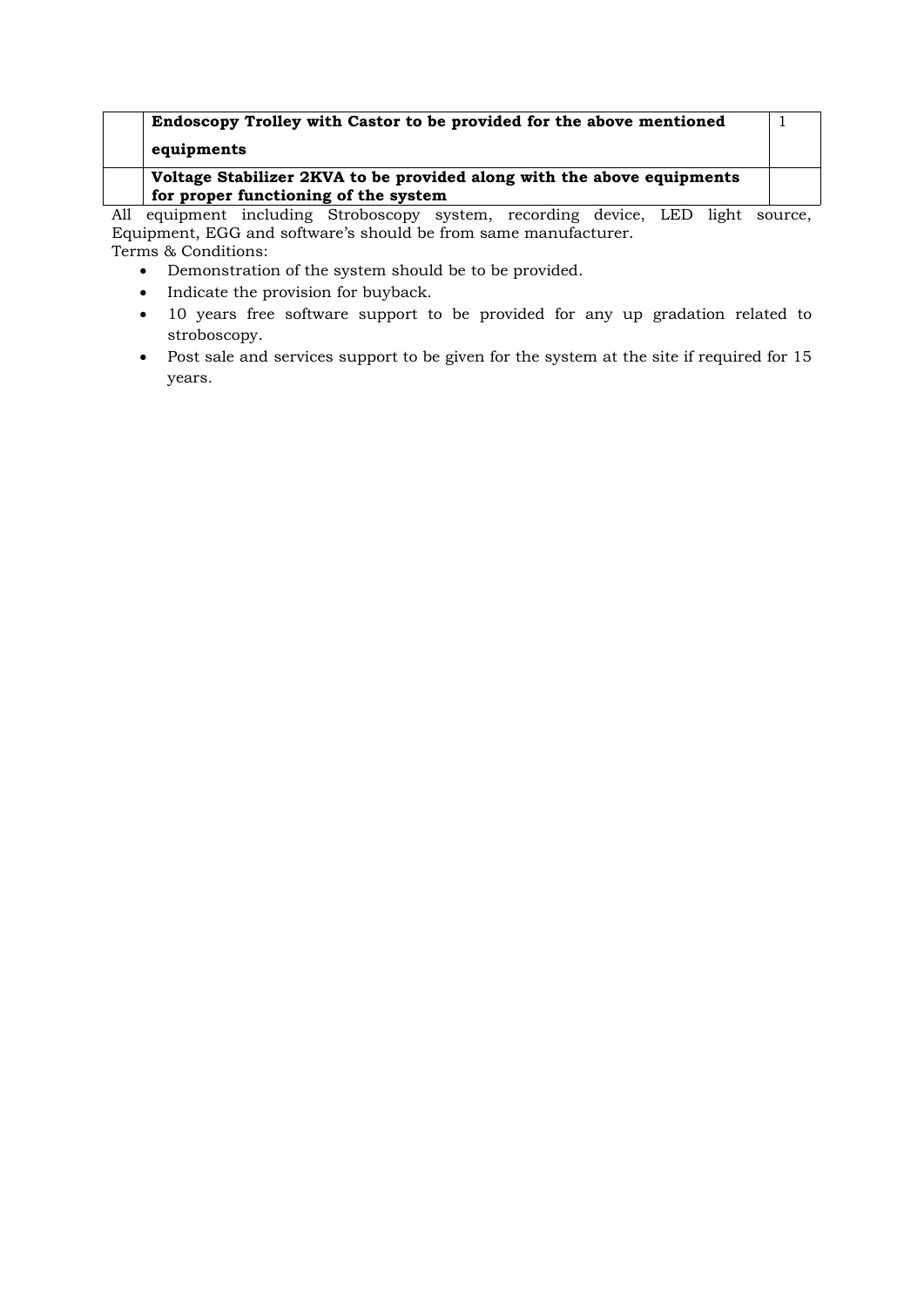## अखिल भारतीय वाक्शवर संस्ाा, मैसूर**-570006 ALL INDIA INSTITUITE OF SPEECH AND HEARING, MYSURU-570006**

## पररखिष**/ ANNEXURE-2**

# दर सूची / **PRICE SCHEDULE**

सभी मदों के लिए विवरण सहित दर उद्धत करें /Quote rate for all items with description.

| क्रमाक<br>Sl. No | वस्तु का नाम / विवरण<br>Item Name / Description | मात्रा<br>Qty | इकाइ<br>Unit<br>rate | GST % | <b>Total Cost</b><br>in INR<br>(Including)<br>all taxes) |
|------------------|-------------------------------------------------|---------------|----------------------|-------|----------------------------------------------------------|
|                  | <b>High Definition Stroboscope</b>              | 01            | No.                  |       |                                                          |

# खवतरर: य्ा खाम सूखचत पतेपर **/ Delivery: As per the Address given below**

| कमांक / | मुख्यालय /Head Quarters                                                                      |                               |  |  |  |  |
|---------|----------------------------------------------------------------------------------------------|-------------------------------|--|--|--|--|
| Sl. No. |                                                                                              |                               |  |  |  |  |
|         | भंडार अनुभाग,                                                                                | , मानसगंगोत्री,       -570006 |  |  |  |  |
| 1.      | Stores Section, All India Institute of Speech and Hearing,<br>Manasagangothri, Mysuru-570006 |                               |  |  |  |  |
|         |                                                                                              |                               |  |  |  |  |

पूर्तिकार के हस्ताक्षर **Signature of the Supplier** नाम, पता और मोहर **Name, Address and Seal**

ददाांक / **Date:** स्थान / Place: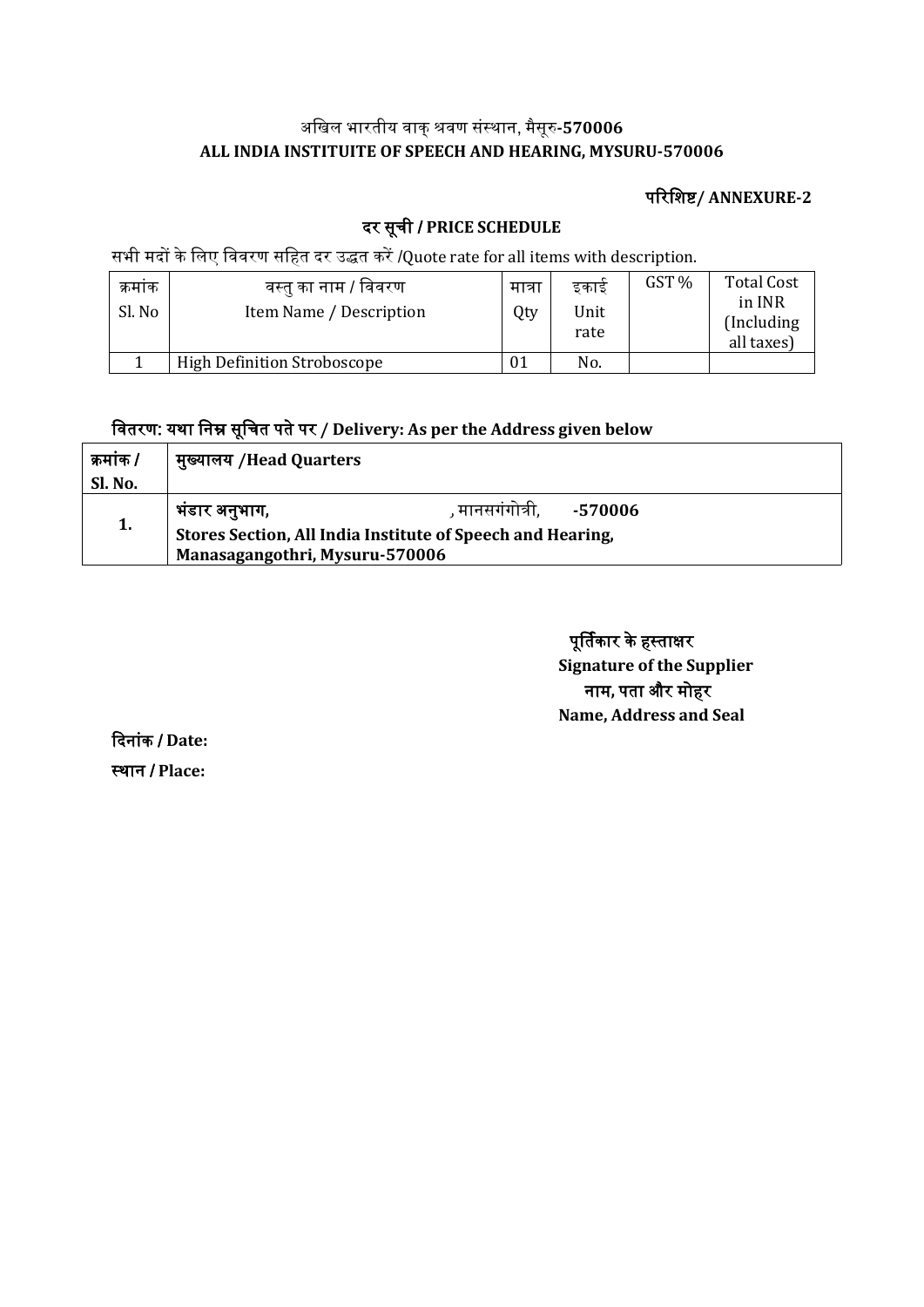#### सामानय ित्और खाबंधा **/ General Terms and Conditions:**

- 1. भारत में उत्पाद बनाने के लिए प्राथमिकता दी जाएगी। Preference will be given to make in India Products
	- a. बोलीदाता को स्पष्ट रूप से उस ब्रांड और उत्पाद का उल्लेख करना चाहिए जिसके लिए फर्मों ने उदधत किया है। / The bidder should clearly mention the brand and make of the product for which the firm has quoted for.
	- b. बोलीदाता को 04.06.2020 के वाणिज्य आदेश मंत्रालय द्वारा जारी दिशा-निर्देशों के अनुसार एक स्व प्रमाणन देना चाहिए। / The bidder should submit a self certification as per guidelines issued by Ministry of Commerce Order dated 04.06.2020.
- 2. उदधधत मूलयएफफआर(FOR) , (AIISH) / The price quoted should be FOR destination, AIISH Mysore.
- 3. बोली केवल केंद्रीय सार्वजनिक खरीद पोर्टल (https://eprocure.gov.in/eprocure/app) के माध्यम से प्रस्तुत की जानी चाहिए। हार्ड कॉपी विचार नहीं किया जाएगा। / Bid should be submitted only through Central Public Procurement Portal (https://eprocure.gov.in/eprocure/app). No hard copies will be entertained.
- 4. बोली हमारे विनिर्देशों के अनसार और क्रमबद्ध रूप में हमारे निविदा दस्तावेज के अनसार होनी चाहिए। / The bid should be exactly according to our specifications and in sequential form as per our tender document.
- 5. बोली खोलने की तिथि से बोली / उद्धरण 180 दिनों की अवधि के लिए मान्य होना चाहिए। / The bid/quotation should be valid for a period of 180 days from the date of opening of the bids.
- 6. रियायती कीमतों को शैक्षिक, अनसंधान और सेवा संस्थान के रूप में पेश किया जा सकता है। / Discounted prices may be offered being as an Educational, Research and Service institution.
- 7. बोलीदाता, निदेशक आइश, मैसरू के पक्ष में डिमांड डाफ्ट के रूप में, 2,00,000रुपये की राशि का बयाना जमा / बोली सुरक्षा (आईएनआर अड़तीस हजार रूपये) जमा करेंगे।भौतिक प्रतिलिपि बोलियों को जमा करने की अंतिम तिथि से पहले या उससे पहले निदेशक के कार्यालय में पहुँच जानी चाहिए।कॉपी ऑनलाइन बोली के साथ अपलोड की जानी चाहिए। / The Bidders shall submit an EMD (Earnest Money Deposit)/Bid Security of amount of Rs.<br>2,00,000 (INR Rupees Two Lakhs only), in the form of Demand draft in favour of Director AIISH,

Mysore. The physical copy should reach office of Director on or before the last date of submission of bids. Copy should be uploaded along with the bid online.

- 8. टेंडर के साथ ही जीएसटी और पैन की कॉपी प्रस्तुत की जानी चाहिए। / Copy of the GST and PAN should be produced along with the tender.
- 9. जहां भी लागू हो, कर की दर स्पष्ट रूप से दर्शाई जानी चाहिए। / The rate of tax should be clearly indicated wherever, applicable.
- 10. सामग्री की आपर्ति और स्थापना खरीद आदेश की नियत तारीख के भीतर सभी तरह से परी होनी चाहिए। / Supply and Installation of the material should be completed in all respects within the due date of Purchase Order.
- 11. सभी प्रकार सेसंबंधीत और स्वीकति में स्थापना के परा होने और अच्छी स्थिति मेंमाल / सामग्री की प्राप्ति की तारीख

से 30 दिनों के भीतरएनईएफटी / आरटीजीएस द्वारा भुगतान किया जाएगा। अग्रिम भुगतान नहीं किया जाएगा। / Payment will be made by NEFT / RTGS within 30 days from the date of receipt of the goods / materials in good condition and completion of installation in all respects and acceptance. No advance payment will be made.

### 12. सामग्री / उपकरण, इंस्टालेशन, कम्युनिकेशन और प्रशिक्षण की आपूर्ति में विफलता के मामले में, यदि कोई हो,

,तोप्रति सप्ताह देरी का 0.5% @ जर्माना लगाया जाएगा या खरीद आदेश के कल मल्य का अधिकतम

10% तक का हिस्सा होगा। / In case of failure in supply of material/equipment, installation, commissioning and training if any, within due date, penalty will be levied  $@$  0.5% per week of delay or part thereof up to a maximum of 10% of the total value of Purchase order.